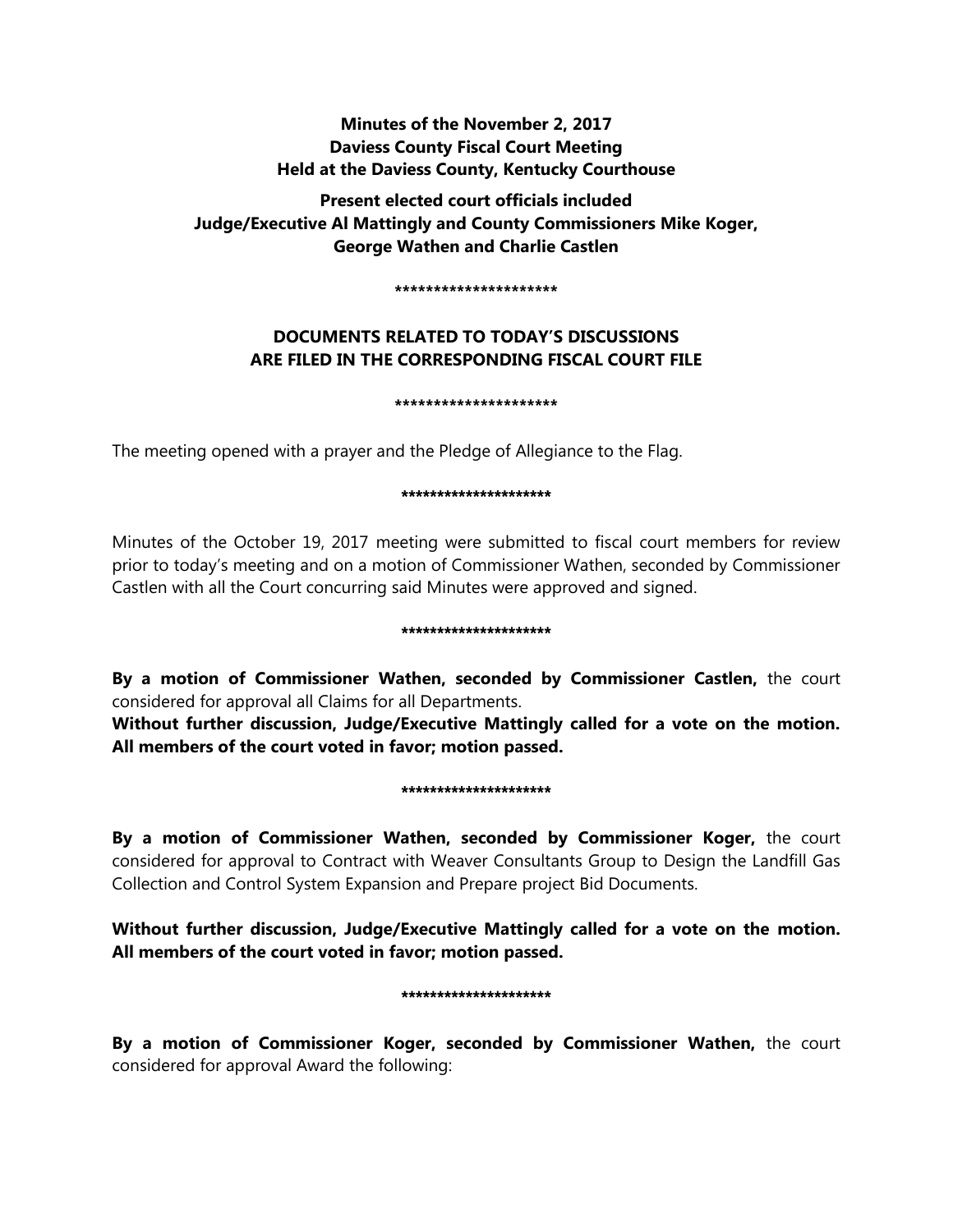- **Bid No. 32-2017**: New HVAC System for County Clerk's Office to Harry Roberts Plumbing and Heating for \$26,649
- **Bid No. 37-2017**: Elevator Maintenance Services to DC Elevator per listed building rates

**Without further discussion, Judge/Executive Mattingly called for a vote on the motion. All members of the court voted in favor; motion passed.** 

#### \*\*\*\*\*\*\*\*\*\*\*\*\*\*\*\*\*\*\*\*\*

**By a motion of Commissioner Castlen, seconded by Commissioner Koger,** the court considered for approval Hire Andrew Wilson as a Firefighter/EMT effective 11/06/2017.

**Without further discussion, Judge/Executive Mattingly called for a vote on the motion. All members of the court voted in favor; motion passed.** 

#### \*\*\*\*\*\*\*\*\*\*\*\*\*\*\*\*\*\*\*

**By a motion of Commissioner Koger, seconded by Commissioner Castlen,** the court considered for approval Hire Austin Payne as a Seasonal Intern in the Engineering Dept. effective 12/11/2017.

**Without further discussion, Judge/Executive Mattingly called for a vote on the motion. All members of the court voted in favor; motion passed.** 

#### \*\*\*\*\*\*\*\*\*\*\*\*\*\*\*\*\*\*\*\*\*

**By a motion of Commissioner Castlen, seconded by Commissioner Koger,** the court considered for approval Second Reading of KOC A.92.01; 14-2017 – Budget Amendment No. 1.

### **Comments:**

No Comments received

### **Without further discussion, Judge/Executive Mattingly called for a vote on the motion. All members of the court voted in favor; motion passed.**

### **\*\*\*\*\*\*\*\*\*\*\*\*\*\*\*\*\*\*\*\*\***

Judge Mattingly encouraged the public to attend tonight's meeting to discuss the drafted 2018 Owensboro-Daviess County Community Priorities List. He explained, "The creation of this biannual list was developed a few years ago with the intent to clearly illustrate the community's agreed upon, most important Transportation and Capital Project needs. As a unified community, this list is presented to the state legislators prior to the State General Assembly session. Currently, Following all public input and comments, a finale list will be published that sends our unified community message to our state legislators." As we all know, Frankfort is not financially strong right now, so to expect that all of these needs will be funded, is not realistic, but we should still ask, he said.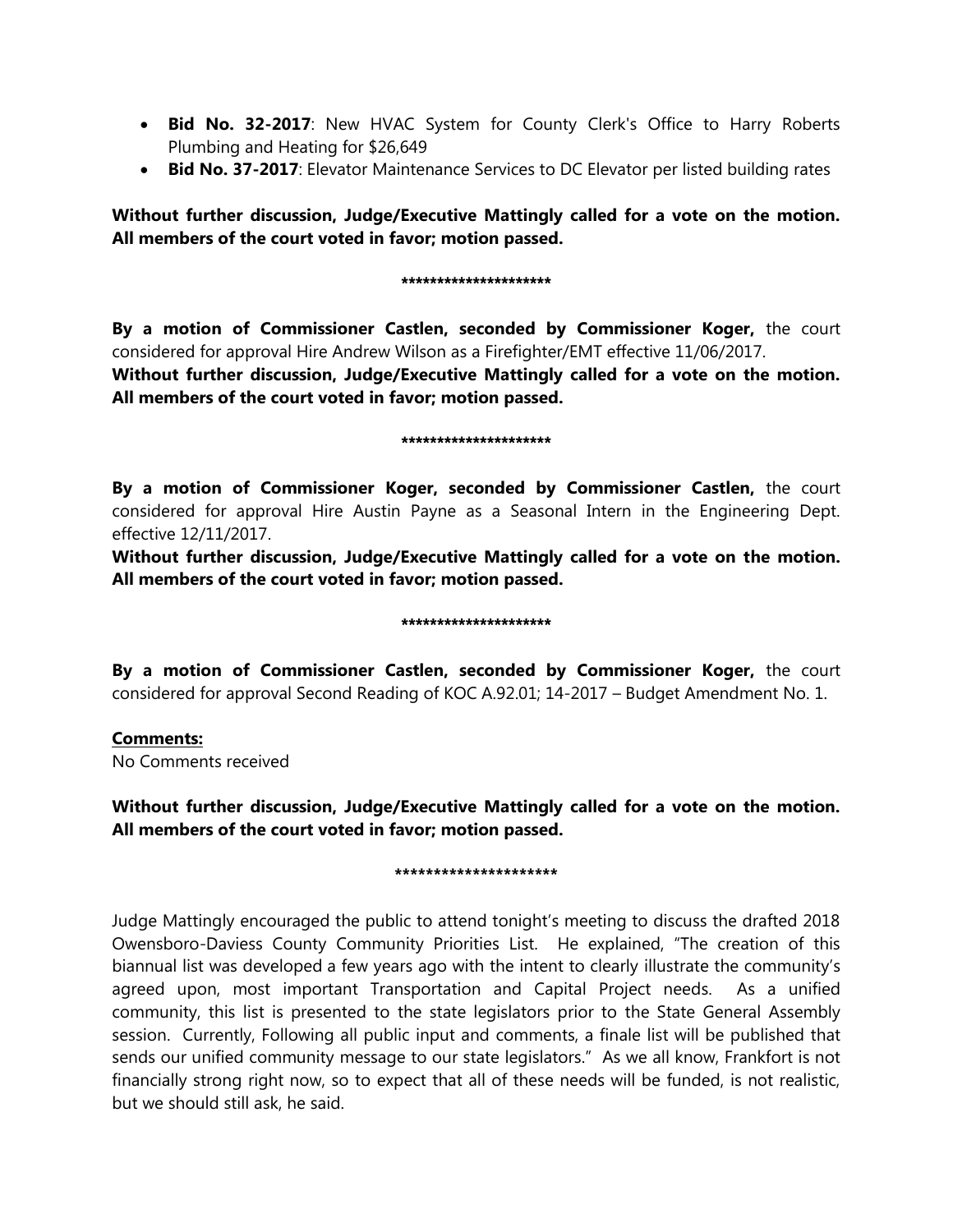Said proposed list follows:

## **Capital Priorities:**

- Second Family Court Judge
- New Judicial Center
- Light the Blue Bridge

### **Legislative Priorities:**

Home-Rule/Flexibility in Local Government Tax Structure

### **Transportation Priorities:**

- Maintain Funds for the 6-year Road Plan and Natcher Upgrade for I-69
- Complete I-69 and Upgrade Audubon Parkway to I-69 Spur
- Four-Lane Highway 331, serving Riverport and Industry
- Light the Blue Bridge

Newly hired Economic Development CEO Mark Snell reviewed the results of the 2016-2018 list and noted the following as either funding has been secured or item is completed.

First Family Court Judge

- $\checkmark$  Family Residency Program at Owensboro Health
- $\checkmark$  Funding for Upgrading the Natcher Parkway to an I-69 Spur
- $\checkmark$  Downtown Parking Garage and Transportation Hub

Regarding the proposed Legislative Priority: Home-Rule/Flexibility in Local Government Tax Structure, the Greater Owensboro Chamber of Commerce Director Candance Brake stated, "This is just to remind state government that we, the residents of Owensboro-Daviess County, deserve the right to decide how we are going to tax ourselves. There's great local legislative support for loosening up this taxing structure."

Commissioner Castlen noted that the three tiers of taxing: local, state, and federal are, in his opinion, inverted. Instead of local receiving the least amount of taxes, we should be where the federal currently is, at the top, receiving the majority of our tax dollars. If this was the case, we could do things for our community that we believe are important.

# **Public Input:**

Lindsey Boone stated her support for keeping more of our tax dollars here.

For anyone wishing to add a recommendation to the list, please email that information to Chamber@owensboro.com.

**\*\*\*\*\*\*\*\*\*\*\*\*\*\*\*\*\*\*\*\*\***